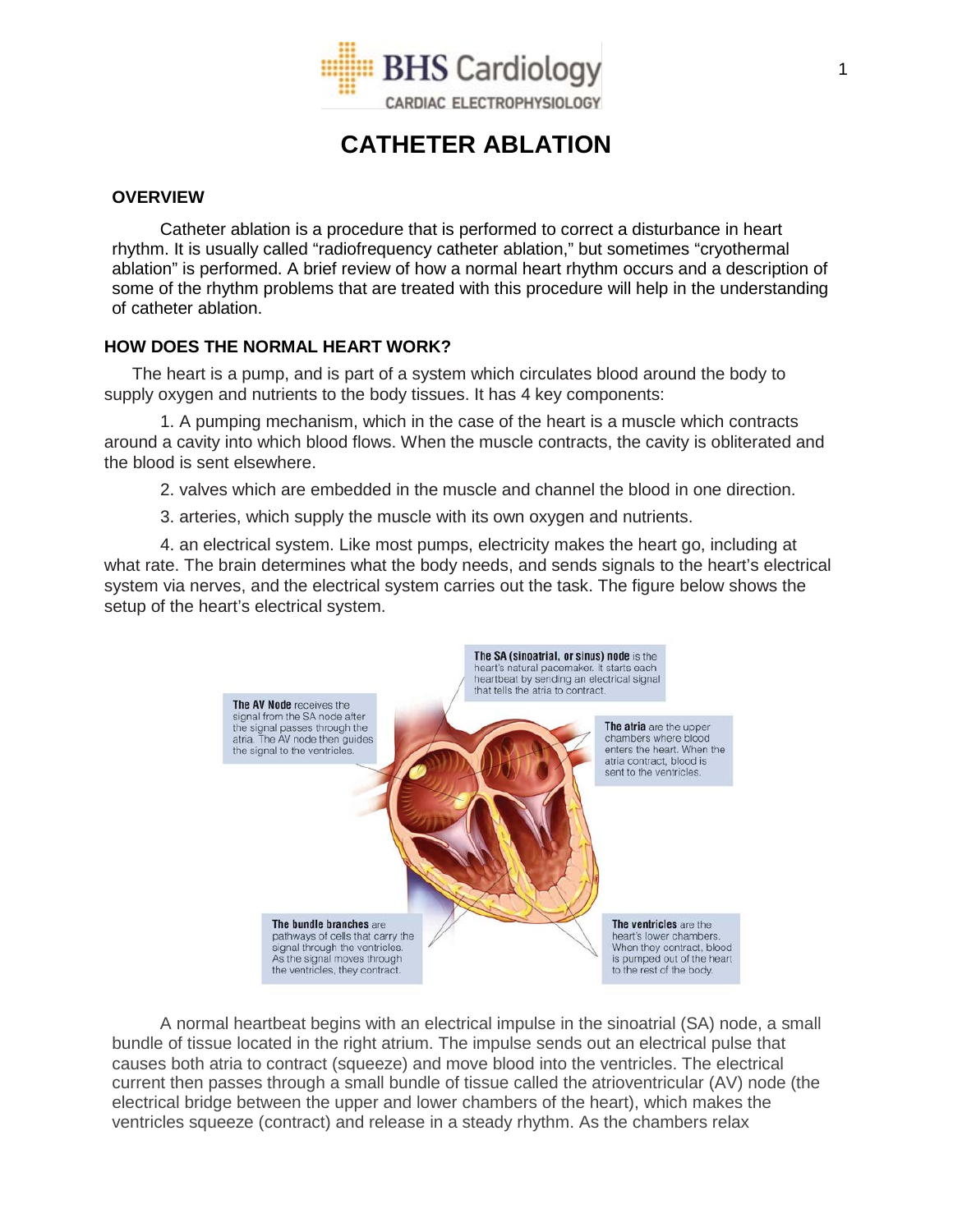

and contract, they draw blood into the heart and push it back out to the rest of the body. This is what causes the pulse we feel on our wrist or neck.

Sometimes, the electrical impulses "short circuit" the normal pathway and travel across the heart in an abnormal way. Abnormal pathways, or routes, for the impulses can develop, causing abnormalities in the heartbeat, or arrhythmias. In other cases, arrhythmias arise when areas other than the sinus node become active and begin to send out impulses that either compete with or take over the pacemaker function of the sinus node. Typically, the result of these abnormalities is a heartbeat that is too fast. This may develop in any location within the atria, AV node, or ventricles. When the fast rhythm requires tissue from the upper part of the heart, it is known as supraventricular tachycardia. When it requires tissue from the lower chambers only, it is known as ventricular tachycardia.

# **WHAT IS CATHETER ABLATION?**

Catheter ablation is a procedure that is intended to cure short circuits. Via special coated wires that are moved to the heart, usually from the blood vessels in the groin, radiofrequency energy (low-voltage, high-frequency electricity) targeted toward the area(s) causing the abnormal heart rhythm, permanently damaging small areas of tissue with heat. In some cases, cryoablation, which damages tissue by freezing rather than heating, may be used rather than radiofrequency energy.The damaged tissue is no longer capable of generating or conducting electrical impulses.

## **WHICH RHYTHM PROBLEMS CAN BE TREATED?**

Catheter ablation can be used to treat many arrhythmias that cause a fast heartbeat. Catheter ablation may be recommended for:

- ●Supraventricular tachycardia
- ●Atrial flutter
- ●Inappropriate sinus tachycardia
- ●Ventricular tachycardia and premature ventricular contractions
- ●Atrial fibrillation

## **THE CATHETER ABLATION PROCEDURE**

#### **Preparation**

Patients may be asked to discontinue certain medications in the days before the procedure. Patients are instructed to stop eating and drinking at midnight the night beforethe procedure. A pregnancy test is usually done immediately before the procedure in women of child bearing capacity because of the small but significant radiation exposure incurred during the procedure.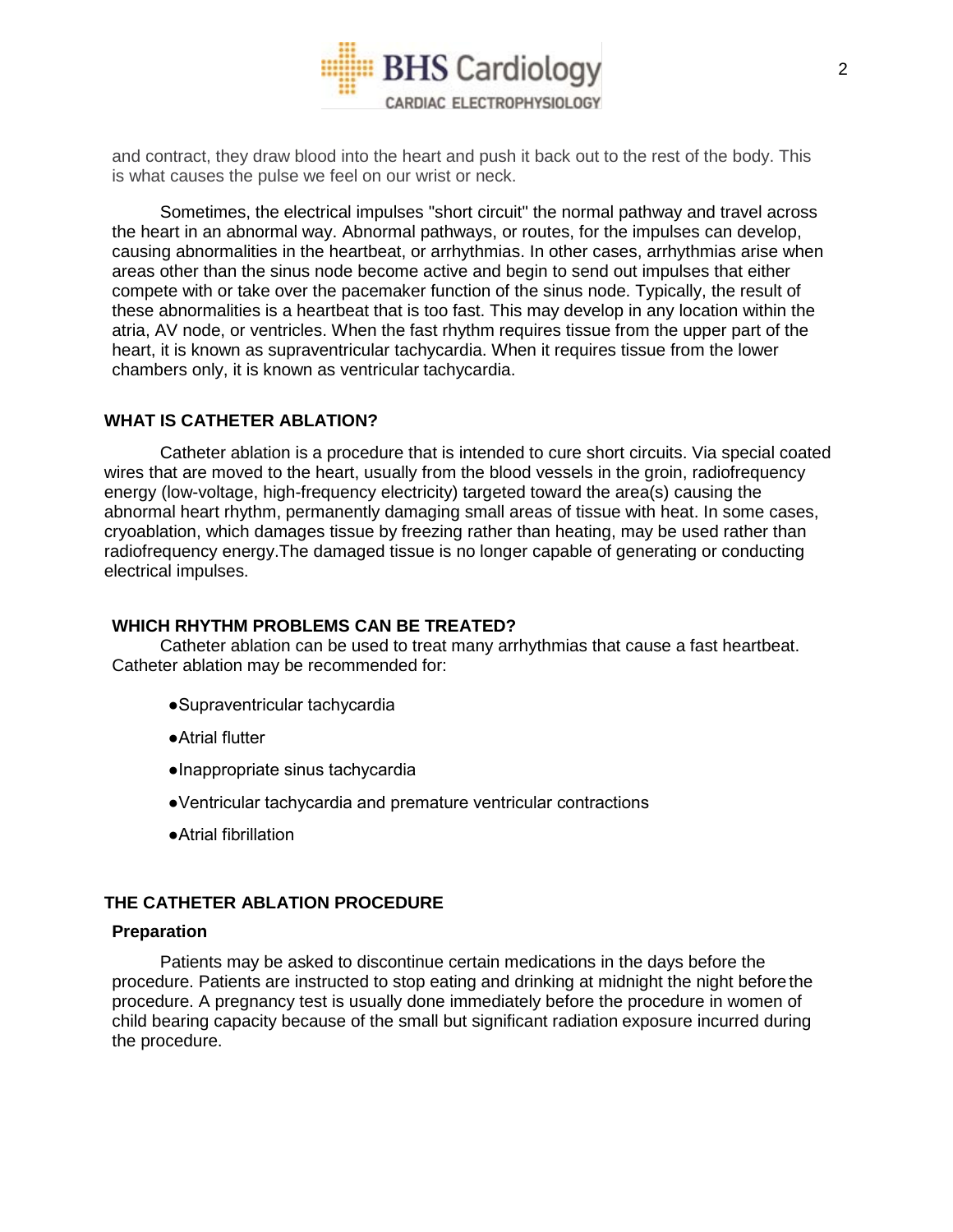

#### **Procedure**

Before the procedure begins, you will be put to sleep by an anesthesiologist. Small coated wires (also called catheters) will be moved to the heart. The wires are inserted into the vein or artery in the right and left groin (inner thigh) and are then positioned within the chambers of the heart using fluoroscopy (low energy x-rays). Occasionally, catheters are inserted via veins into the side of the neck, upper chest, or arm. The doctor will test various parts of the heart and usually will try to provoke the arrhythmia. The sections of the heart that are causing your arrhythmia can be identified. The doctor will then use the radiofrequency energy (heat or electrocautery) or cryoablation (freezing) to treat the problem area (cartoon).



The length of the procedure varies from patient to patient, depending upon the type of arrhythmia being treated and other factors, but typically lasts at least 2 hours. You will have no pain or recollection of the procedure.

#### **Post-ablation care**

You will be taken to a recovery area while the effects of the sedative medication wear off. The catheter site will be monitored for bleeding and the heart rhythm is observed closely during this period. You must stay in bed for several hours to reduce the risk of bleeding from the catheter site. You usually feel tired but well. Pain medication is usually needed for only a short time, if at all.

Some patients are admitted to the hospital after the procedure while others go home later the same day. Certain activities are not recommended for a brief period to avoid straining the catheter site.

You may be asked to take aspirin every day for several weeks after the procedure to prevent blood clots. After some ablations, a more powerful blood thinning medication is required (anticoagulant). The doctor will give more detailed information about medications needed after the procedure.